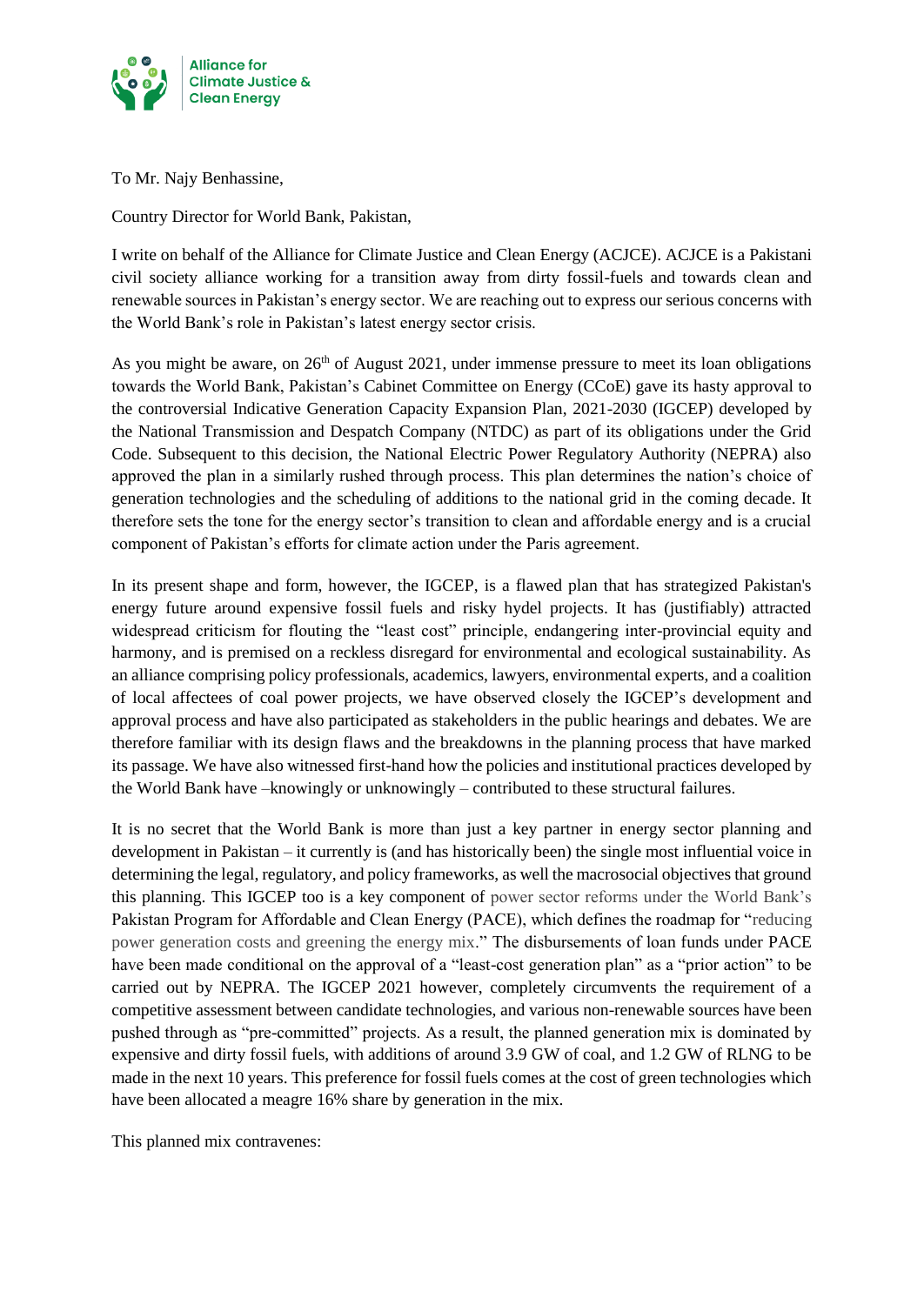

- the 30% minimum variable renewable energy (VRE) share prescribed by Pakistan's Alternative & Renewable Energy Policy (AREP) 2020, as well as
- the *higher than* 30% share recommended by the World Bank's own Variable Renewable Energy Integration and Planning Study.

A shift to a VRE based mix led by solar, wind, bagasse, and hybrids is at the heart of Pakistan's energy transition ambitions and this plan will have a devastating effect on the realization of those goals.

The irony here is that both the AREP and the World Bank's own study are meant to serve as the analytical underpinnings for the IGCEP plan – together they form the basis for the Bank's decision to make the approval of the IGCEP a prerequisite for the release of funds. This is a plan which flagrantly violates the very aims and purposes set by the Government of Pakistan and the World Bank, and it is now being pushed through post-haste precisely because of the conditionalities imposed by the Bank. This self-defeating logic exemplifies the unhealthy dynamic that has historically characterized the relationship between Pakistan's energy sector planning and the World Bank's directives.

It is this very logic that also derails any socially responsible and evidence-based planning process. Over the last two years, ACJCE and various other organizations have contributed meaningfully to consultations opened to key civil society stakeholders and industry experts. This process has yielded visible gains with the authority acknowledging the need to uphold the statutory minimums on VRE shares and pledging to conduct an evidence-based reappraisal of the IGCEP with continuing dialogue and input from stakeholders and independent experts at the public hearing in June 2021. A much-needed collaborative and inclusive process has now been interrupted and a fatally flawed plan is being rubber stamped and bulldozed through in a frantic bid to secure the Bank's funds. This ad-hoc top-down approach has also seriously compromised inter-provincial harmony with Sindh's grievances with the decision-making process making national headlines last week. The stability of the federation is thus a direct casualty of the Bank's lending practices.

A similar fate also awaits Pakistan's hopes for an ecologically and socially responsible approach to hydropower. Despite being fully aware of the long-term dangers of hydropower projects, the World Bank has peddled in the dangerous trope that hydropower is "green" energy. The Bank's PACE program either negligently assumes or recklessly pretends that the AREP includes hydel as a renewable source, despite the fact that the AREP very explicitly and pointedly excludes it as such. Under pressure to meet the 66% target for renewables (defined by the Bank as including hydropower and set as part of a prior action condition), the IGCEP has now been forced to add a number of large hydropower projects into the mix, without any preparatory impact assessments or the development of adequate mitigation strategies. Beyond the well-known problems of construction delays and cost overruns associated with large hydel, these projects also incur massive social and environmental costs. This includes mass displacements, loss of livelihood, greenhouse gas emissions, and irreversible ecological impacts on lower riparian regions. These dangers are well established in studies by the World Commission on Dams (WCD) set up in 1997 by the World Bank itself. Pakistan is now condemned to suffer these costs unprepared and unwilling in the decades to come.

This one-step-forward and two-steps-back institutional dance, has plagued the energy sector for several decades now, and it is closely tied to your organization's own policy inconsistencies – especially on matters related to social and environmental protection. For instance, the World Bank's much-celebrated 2013 moratorium on coal projects has been hailed as a defining step in the future of environmentally responsible energy financing. At the same time, the Bank's massive indirect support of the disastrous